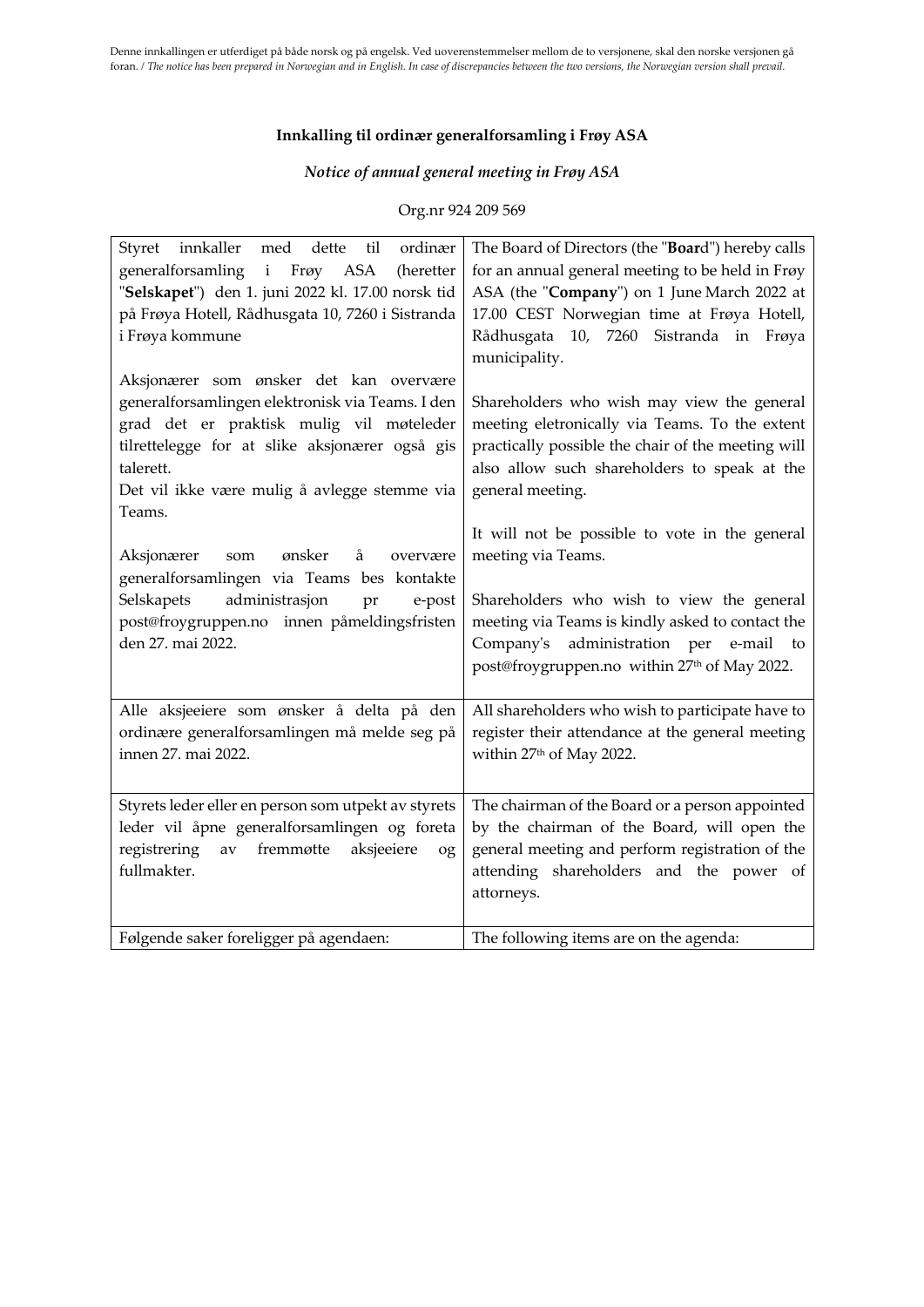| ÅPNING AV<br>$\bf{1}$<br><b>GENERALFORSAMLINGEN OG</b><br>FORTEGNELSE OVER MØTENDE<br><b>AKSJEEIERE</b>                                                                                                                                                                                                 | <b>OPENING OF THE GENERAL</b><br>1)<br>MEETING, AND REGISTRATION OF<br><b>ATTENDING SHAREHOLDERS</b>                                                                                                                                                                                               |  |  |  |  |
|---------------------------------------------------------------------------------------------------------------------------------------------------------------------------------------------------------------------------------------------------------------------------------------------------------|----------------------------------------------------------------------------------------------------------------------------------------------------------------------------------------------------------------------------------------------------------------------------------------------------|--|--|--|--|
| VALG AV MØTELEDER OG ÉN<br>2)<br>PERSON TIL Å MEDSIGNERE<br><b>PROTOKOLLEN</b>                                                                                                                                                                                                                          | <b>ELECTION OF CHAIR OF THE</b><br>2)<br>MEETING AND ONE PERSON TO<br><b>CO-SIGN THE MINUTES</b>                                                                                                                                                                                                   |  |  |  |  |
| Styrets forslag til vedtak:                                                                                                                                                                                                                                                                             | The Board's proposal for resolution:                                                                                                                                                                                                                                                               |  |  |  |  |
| Generalforsamlingen velger Svein Sivertsen<br>til<br>møteleder og en møtende aksjeeier til å medundertegne<br>protokollen.                                                                                                                                                                              | The general meeting elects Svein Sivertsen to chair the<br>meeting and one attending shareholder to co-sign the<br>minutes.                                                                                                                                                                        |  |  |  |  |
| GODKJENNELSE AV INNKALLING<br>3)<br><b>OG DAGSORDEN</b>                                                                                                                                                                                                                                                 | <b>APPROVAL OF NOTICE AND</b><br>3)<br><b>AGENDA</b>                                                                                                                                                                                                                                               |  |  |  |  |
| Styrets forslag til vedtak:                                                                                                                                                                                                                                                                             | The Board's proposal for resolution:                                                                                                                                                                                                                                                               |  |  |  |  |
| Innkalling og dagsorden godkjennes.                                                                                                                                                                                                                                                                     | The notice and agenda for the meeting are approved.                                                                                                                                                                                                                                                |  |  |  |  |
| <b>GODKJENNELSE AV</b><br>4)<br>ÅRSREGNSKAP OG<br>ÅRSBERETNING FOR<br>REGNSKAPSÅRET 2021, HERUNDER<br><b>UTDELING AV UTBYTTE</b>                                                                                                                                                                        | <b>APPROVAL OF THE ANNUAL</b><br>4)<br><b>ACCOUNTS AND ANNUAL REPORT</b><br>FOR THE FINANCIAL YEAR 2021,<br><b>INCLUDING DISTRIBUTION OF</b><br><b>DIVIDENDS</b>                                                                                                                                   |  |  |  |  |
| Selskapets årsregnskap og årsberetning<br>for<br>regnskapsåret 2021 er gjort tilgjengelig på<br>Selskapets hjemmeside www.froygruppen.no.<br>Styret foreslår at generalforsamlingen fatter                                                                                                              | The Company's annual accounts and annual<br>report for the financial year 2021 have been made<br>available at the Company's website<br>www.froygruppen.no                                                                                                                                          |  |  |  |  |
| følgende vedtak:                                                                                                                                                                                                                                                                                        | The Board proposes that the general meeting<br>passes the following resolution:                                                                                                                                                                                                                    |  |  |  |  |
| "Selskapets<br>årsregnskap<br>årsberetning<br>$\mathcal{O}^{\mathcal{O}}_{\mathcal{S}}$<br>for<br>regnskapsåret 2021 godkjennes. Selskapet skal utbetale<br>et utbytte på NOK 1,50 per aksje i Selskapet. Aksjene<br>i Selskapet vil handles uten rett til å motta utbytte fra<br>og med 2. juni 2022." | "The Company's annual accounts and annual report<br>for the financial year 2021 are approved. The<br>Company shall pay a dividend of NOK 1.50 per<br>share in the Company. The shares in the Company<br>will trade exclusive of the right to receive dividends<br>from and including 2 June 2022." |  |  |  |  |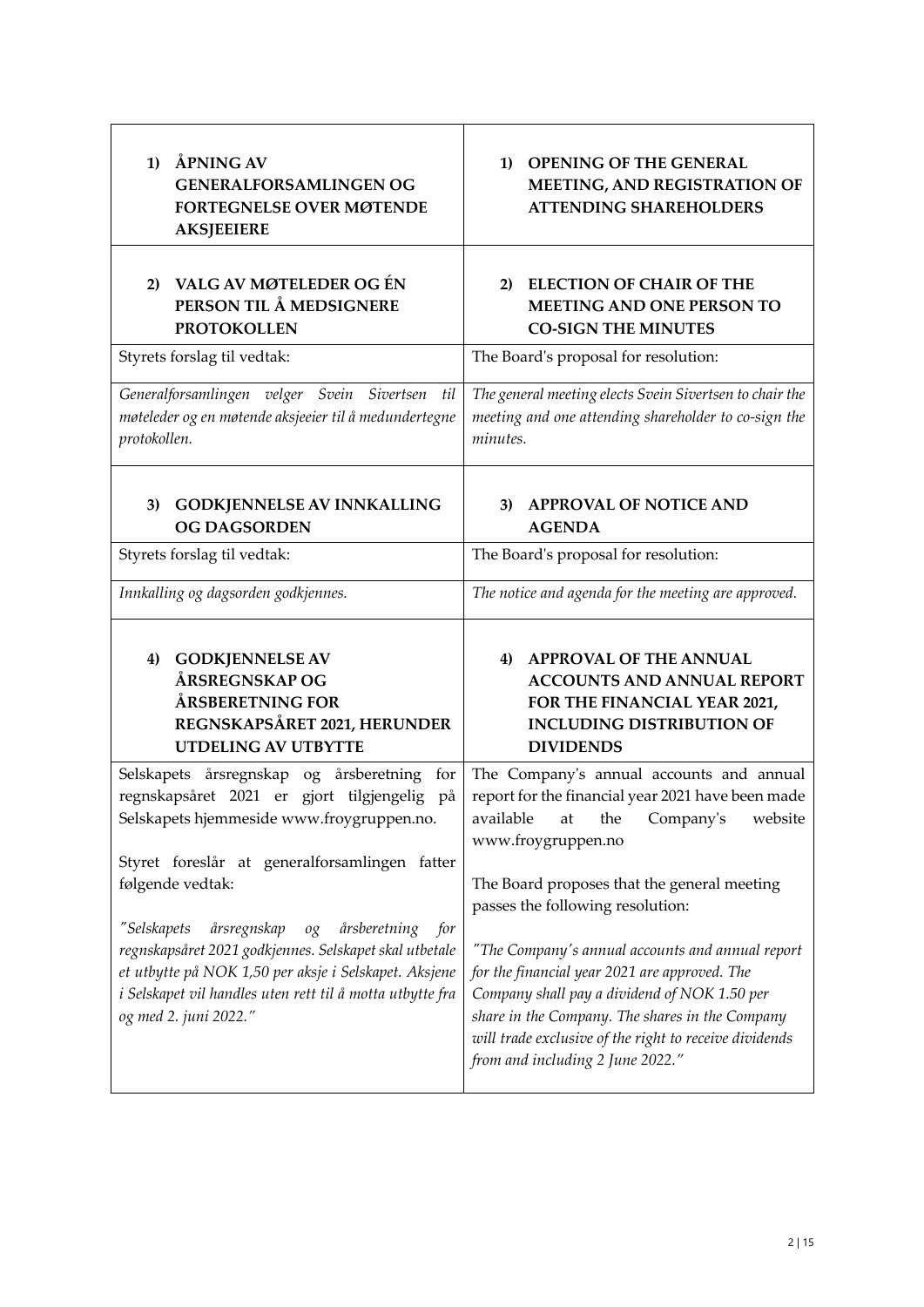| <b>GODKJENNELSE AV STYRETS</b><br>5)<br><b>RAPPORT OM LØNN OG ANNEN</b><br><b>GODTGJØRELSE TIL LEDENDE</b><br><b>ANSATTE</b> | <b>APPROVAL OF THE BOARD OF</b><br>5)<br><b>DIRECTORS' REPORT ON SALARY</b><br><b>AND OTHER REMUNERATION TO</b><br>THE EXECUTIVE MANAGEMENT |  |  |  |  |
|------------------------------------------------------------------------------------------------------------------------------|---------------------------------------------------------------------------------------------------------------------------------------------|--|--|--|--|
| Styret har i samsvar med allmennaksjeloven § 6-                                                                              | In accordance with section 6-16b of the                                                                                                     |  |  |  |  |
| 16b utarbeidet en rapport om lønn og annen                                                                                   | Norwegian Public Limited Liability Companies                                                                                                |  |  |  |  |
| godtgjørelse til ledende ansatte. Rapporten er                                                                               | Act, the Board has prepared a report on salary                                                                                              |  |  |  |  |
| gjort tilgjengelig på Selskapets hjemmeside                                                                                  | and other remuneration to the Company's                                                                                                     |  |  |  |  |
| www.froygruppen.no.                                                                                                          | executive management. The report has been                                                                                                   |  |  |  |  |
|                                                                                                                              | made available at the Company's website                                                                                                     |  |  |  |  |
| Styret foreslår at generalforsamlingen fatter                                                                                | www.froygruppen.no.                                                                                                                         |  |  |  |  |
| følgende vedtak:                                                                                                             |                                                                                                                                             |  |  |  |  |
|                                                                                                                              | The Board of Directors proposes that the general                                                                                            |  |  |  |  |
| «Generalforsamlingen godkjente rapport om lønn og<br>annen godtgjørelse til ledende ansatte, som foreslått                   | meeting pass the following resolution:                                                                                                      |  |  |  |  |
| av styret»                                                                                                                   | "The general meeting approved the report on salary                                                                                          |  |  |  |  |
|                                                                                                                              | and other remuneration to the executive<br>management, as proposed by the Board of Directors."                                              |  |  |  |  |
|                                                                                                                              |                                                                                                                                             |  |  |  |  |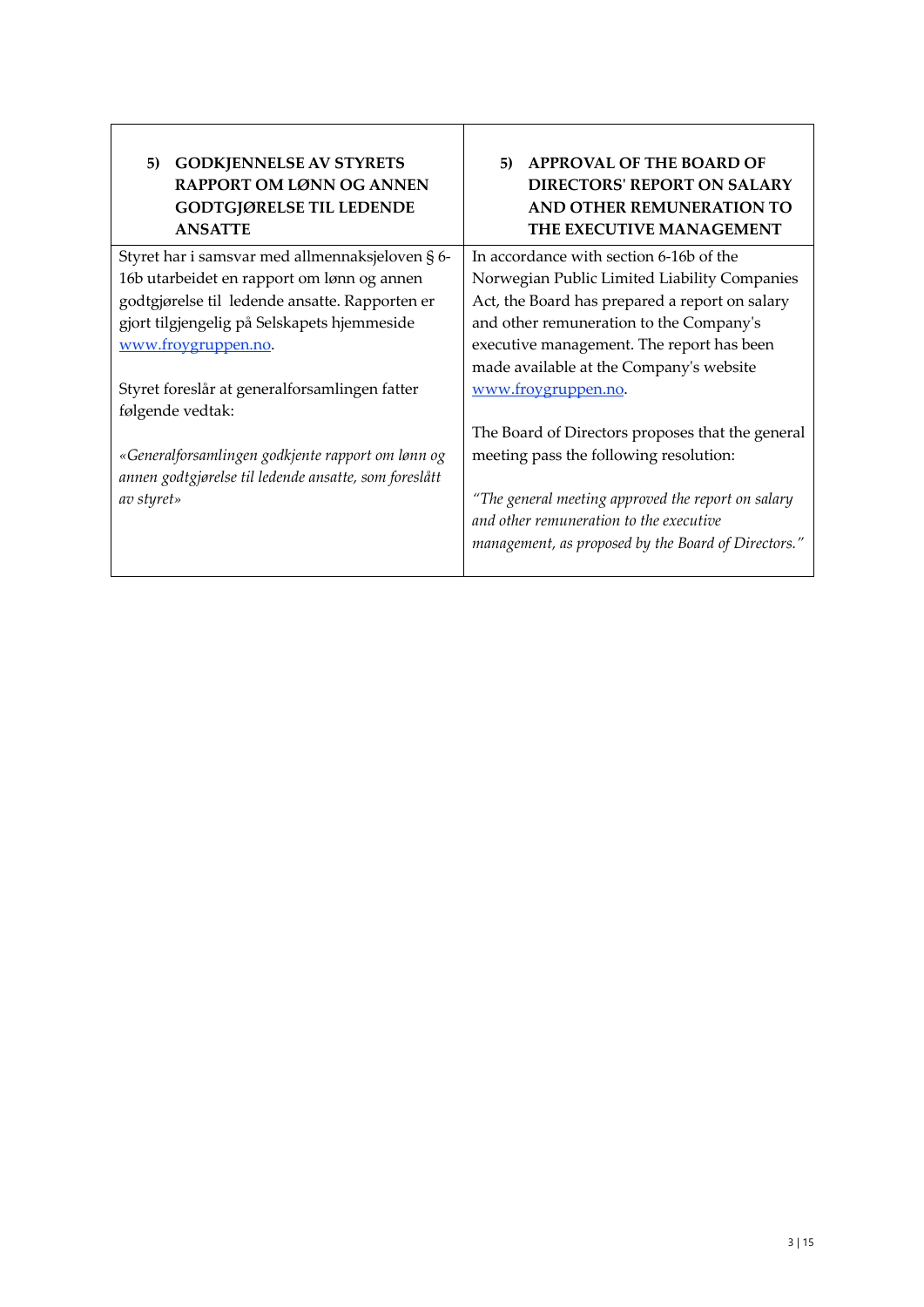| <b>BEHANDLING AV STYRETS</b><br>6)<br><b>ERKLÆRING OM EIERSTYRING OG</b><br><b>SELSKAPSLEDELSE</b>  | <b>CONSIDERATION OF THE BOARD</b><br>6)<br>OF DIRECTORS' STATEMENT ON<br><b>CORPORATE GOVERNANCE</b> |  |  |  |  |  |
|-----------------------------------------------------------------------------------------------------|------------------------------------------------------------------------------------------------------|--|--|--|--|--|
|                                                                                                     |                                                                                                      |  |  |  |  |  |
| Styrets leder vil på generalforsamlingen gi en<br>redegjørelse for styrets erklæring om eierstyring | The Chairman of the Board will give an account<br>of the Board's statement on corporate              |  |  |  |  |  |
| og selskapsledelse. Redegjørelsen er inntatt i                                                      | governance. The statement is included in the                                                         |  |  |  |  |  |
| Selskapets årsrapport for 2021, som er                                                              | Company's annual report for 2021, which is                                                           |  |  |  |  |  |
| tilgjengelig på Selskapets hjemmeside                                                               | available at the Company's website                                                                   |  |  |  |  |  |
| www.froygruppen.no.                                                                                 | www.froygruppen.no.                                                                                  |  |  |  |  |  |
| Det stemmes ikke over dette punktet.                                                                | This is a non-voting item.                                                                           |  |  |  |  |  |
| HONORAR TIL MEDLEMMER AV<br>7)                                                                      | <b>REMUNERATION TO MEMBERS OF</b><br>7)                                                              |  |  |  |  |  |
| STYRET OG STYREUTVALG                                                                               | THE BOARD OF DIRECTORS AND                                                                           |  |  |  |  |  |
|                                                                                                     | <b>SUBCOMMITTEES OF THE BOARD</b>                                                                    |  |  |  |  |  |
| Selskapets valgkomité har avgitt en innstilling                                                     | The Company's nomination committee has                                                               |  |  |  |  |  |
| med forslag til honorar til medlemmer av styret                                                     | issued a statement with a proposal for                                                               |  |  |  |  |  |
| og styreutvalg. Innstillingen vil bli gjort                                                         | remuneration to members of the Board and sub-                                                        |  |  |  |  |  |
| tilgjengelig på Selskapets hjemmeside                                                               | committees of the Board. The statement                                                               |  |  |  |  |  |
| www.froygruppen.no.                                                                                 | will be made available at the Company's                                                              |  |  |  |  |  |
|                                                                                                     | website www.froygruppen.no.                                                                          |  |  |  |  |  |
| Valgkomitéen foreslår at generalforsamlingen<br>treffer følgende vedtak:                            |                                                                                                      |  |  |  |  |  |
|                                                                                                     | The nomination committee proposes that the<br>general meeting resolves the following                 |  |  |  |  |  |
| "Generalforsamlingen godkjenner følgende honorarer                                                  | resolution:                                                                                          |  |  |  |  |  |
| til medlemmer av styret og styreutvalg:                                                             |                                                                                                      |  |  |  |  |  |
|                                                                                                     | "The general meeting approves the following                                                          |  |  |  |  |  |
| Styrets leder: NOK 450 000                                                                          | remuneration of the Board and sub-committees of the                                                  |  |  |  |  |  |
| Ordinære styremedlemmer: NOK 290 000                                                                | Board:                                                                                               |  |  |  |  |  |
|                                                                                                     |                                                                                                      |  |  |  |  |  |
| Tillegg for roller i styreutvalg:                                                                   | The Chair of the Board: NOK 450 000                                                                  |  |  |  |  |  |
|                                                                                                     | Ordinary board member: NOK 290 000                                                                   |  |  |  |  |  |
| Leder av revisjonsutvalget: NOK 65 000                                                              |                                                                                                      |  |  |  |  |  |
| Medlem av revisjonsutvalget: NOK 40 000                                                             | Additions for roles in sub-committees:                                                               |  |  |  |  |  |
|                                                                                                     |                                                                                                      |  |  |  |  |  |
| Leder av godtgjørelsesutvalget: NOK 30 000                                                          | The Chair of the audit committee: NOK 65 000                                                         |  |  |  |  |  |
| Medlemmer av godtgjørelsesutvalget: NOK 15 000»                                                     | Members of the audit committee: NOK 40 000                                                           |  |  |  |  |  |
|                                                                                                     | The Chair of the remuneration committee:                                                             |  |  |  |  |  |
|                                                                                                     | NOK 30 000                                                                                           |  |  |  |  |  |
|                                                                                                     | Members of the remuneration committee:                                                               |  |  |  |  |  |
|                                                                                                     | NOK 15 000"                                                                                          |  |  |  |  |  |
|                                                                                                     |                                                                                                      |  |  |  |  |  |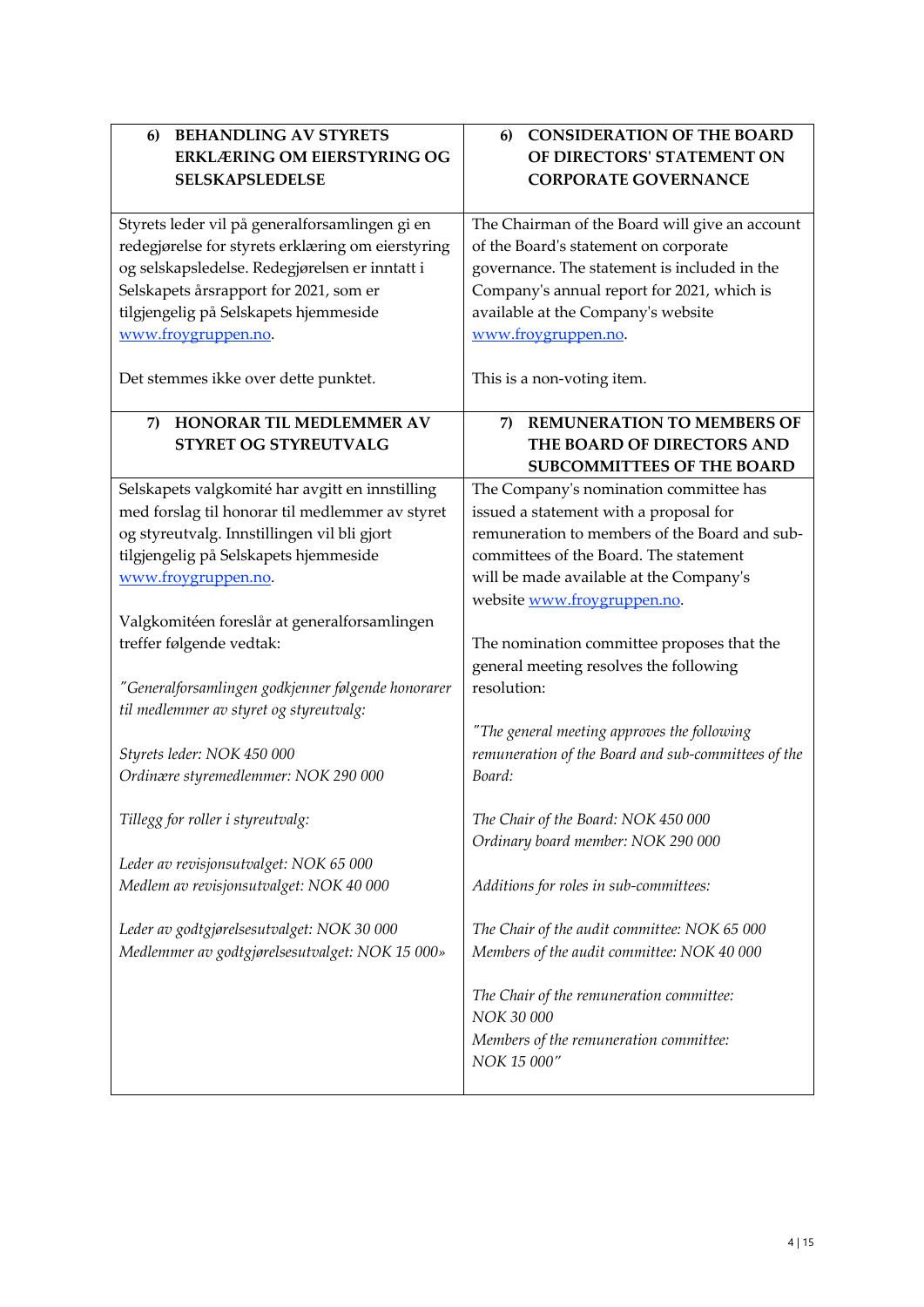| HONORAR TIL MEDLEMMER AV<br>8)                     | <b>REMUNERATION TO MEMBERS OF</b><br>8)             |  |  |  |  |  |
|----------------------------------------------------|-----------------------------------------------------|--|--|--|--|--|
| <b>VALGKOMITÉEN</b>                                | THE NOMINATION COMMITTEE                            |  |  |  |  |  |
| Selskapets valgkomité har avgitt en innstilling    | The Company's nomination committee has              |  |  |  |  |  |
| med forslag til honorar til medlemmer av           | issued a statement with a proposal for              |  |  |  |  |  |
| valgkomitéen. Innstillingen vil bli gjort          | remuneration to members of the nomination           |  |  |  |  |  |
| tilgjengelig på Selskapets hjemmeside              | committee. The statement will be made               |  |  |  |  |  |
| www.froygruppen.no.                                | available at the Company's website                  |  |  |  |  |  |
|                                                    | www.froygruppen.no.                                 |  |  |  |  |  |
| Komitéen foreslår at generalforsamlingen treffer   |                                                     |  |  |  |  |  |
| følgende vedtak:                                   | The nomination committee proposes that the          |  |  |  |  |  |
|                                                    | general meeting pass the following resolution:      |  |  |  |  |  |
| "Generalforsamlingen godkjenner følgende honorarer |                                                     |  |  |  |  |  |
| til medlemmer av valgkomitéen:                     | "The general meeting approves the following         |  |  |  |  |  |
|                                                    | resolution to members of the nomination committee:  |  |  |  |  |  |
| Komitéens leder: NOK 60 000                        |                                                     |  |  |  |  |  |
| Ordinære komitémedlemmer: NOK 40 000               | Committee leader: NOK 60 000                        |  |  |  |  |  |
|                                                    | Ordinary committee members: NOK 40 000              |  |  |  |  |  |
|                                                    |                                                     |  |  |  |  |  |
| <b>HONORAR TIL REVISOR</b><br>9)                   | <b>REMUNERATION TO THE</b><br>9)                    |  |  |  |  |  |
|                                                    | <b>AUDITOR</b>                                      |  |  |  |  |  |
| Selskapets revisor har beregnet et honorar for     | The Company's auditor has requested a fee of        |  |  |  |  |  |
| 2021 på NOK 3 764 000, hvorav NOK 2 094 000        | NOK 3 764 000 for 2021, of which NOK 2 094          |  |  |  |  |  |
| relaterer seg til lovpålagt revisjon og resten     | 000 relates to statutory audit and the rest relates |  |  |  |  |  |
| relaterer seg til andre tjenester. Styret har      | to other services. The Board has no objections to   |  |  |  |  |  |
| ingen bemerkninger til honorarkravet.              | the fee requested.                                  |  |  |  |  |  |
|                                                    |                                                     |  |  |  |  |  |
| Styret foreslår at generalforsamlingen fatter      | The Board proposes that the general meeting         |  |  |  |  |  |
| følgende vedtak:                                   | passes the following resolution:                    |  |  |  |  |  |
|                                                    |                                                     |  |  |  |  |  |
| "Honorar til revisor for 2021 på til sammen NOK    | "Fees to the auditor in the aggregate amount of     |  |  |  |  |  |
| 3 764 000 godkjennes."                             | NOK 3 764 000 for 2021 are approved."               |  |  |  |  |  |
|                                                    |                                                     |  |  |  |  |  |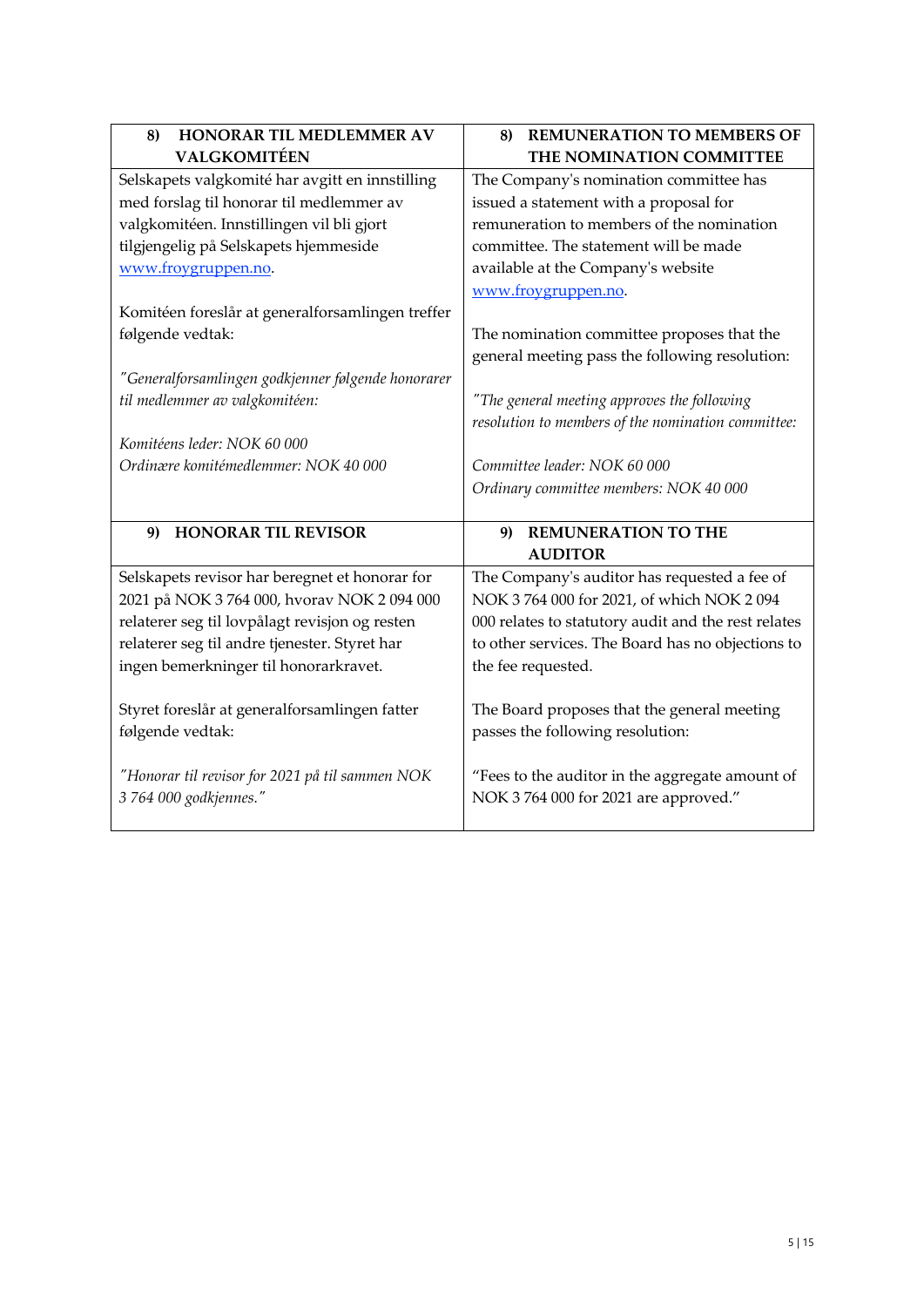| ***                                                                                                                                                                                                                                                                                                                                                                                                                                                                                                                                            | $***$                                                                                                                                                                                                                                                                                                                                                                                                                                                                                                                                                                                    |  |  |  |  |
|------------------------------------------------------------------------------------------------------------------------------------------------------------------------------------------------------------------------------------------------------------------------------------------------------------------------------------------------------------------------------------------------------------------------------------------------------------------------------------------------------------------------------------------------|------------------------------------------------------------------------------------------------------------------------------------------------------------------------------------------------------------------------------------------------------------------------------------------------------------------------------------------------------------------------------------------------------------------------------------------------------------------------------------------------------------------------------------------------------------------------------------------|--|--|--|--|
| Annen informasjon                                                                                                                                                                                                                                                                                                                                                                                                                                                                                                                              | Other information                                                                                                                                                                                                                                                                                                                                                                                                                                                                                                                                                                        |  |  |  |  |
| er et norsk allmennaksjeselskap<br>Selskapet<br>lovgivning,<br>underlagt<br>derunder<br>norsk<br>allmennaksjeloven og verdipapirhandelloven.<br>Selskapet har per dagen for denne innkallingen<br>utstedt 86 348<br>603<br>aksjer. I Selskapets<br>generalforsamling har hver aksje én stemme.<br>Aksjene har også for øvrig like rettigheter.<br>Selskapet eier pr dato for denne innkallingen null<br>(0) egne aksjer.                                                                                                                       | The Company is a Norwegian public limited<br>liability company governed by Norwegian law,<br>thereunder<br>the<br>Public<br>Limited<br>Liability<br>Companies Act and the Securities Trading Act.<br>As of the date of this calling notice, the Company<br>has issued 86,348,603 shares. In the Company's<br>general meeting each share has one vote. The<br>shares have equal rights in all respects. As at the<br>date of this calling notice, the Company owns<br>zero (0) treasury shares.                                                                                           |  |  |  |  |
| å<br>til<br>Aksjonærer<br>har<br>rett<br>møte<br>på<br>generalforsamlingen, enten personlig eller ved<br>fullmakt, og har videre rett til å uttale seg.<br>Aksjonærer kan også møte med rådgiver som har<br>talerett på generalforsamlingen.                                                                                                                                                                                                                                                                                                   | Shareholders are entitled to attend the general<br>meeting in person or by proxy, and are further<br>entitled to speak at the general meeting. An<br>advisor who may speak at the general meeting<br>may also accompany shareholders.                                                                                                                                                                                                                                                                                                                                                    |  |  |  |  |
| Innkalling til ordinær generalforsamling er sendt<br>til alle aksjeeiere i Selskapet med kjent adresse,<br>enten elektronisk gjennom VPS eller per post. I<br>samsvar med Selskapets vedtekter § 5 vil ikke<br>vedleggene til innkallingen sendes per post til<br>aksjeeierne, men enhver aksjeeier kan kreve at<br>vedleggene<br>sendes<br>vederlagsfritt<br>til<br>vedkommende med post. Dersom en aksjeeier<br>ønsker å få tilsendt dokumenter per post, kan en<br>henvendelse rettes til Selskapet per e-post til<br><u>nis@nordea.com</u> | The calling notice for the annual general meeting<br>has been sent to all shareholders in the Company<br>whose address is known, either electronically<br>through VPS or by post. In accordance with the<br>Company's articles of association § 5, the<br>appendixes to the notice will not be sent by post<br>to the shareholders, but any shareholder may<br>demand that the attachments be sent free of<br>charge to the person in question by post. If a<br>shareholder wishes to receive documents by<br>post, an inquiry can be sent to the Company by<br>e-mail to nis@nordea.com |  |  |  |  |
| Innkalling til generalforsamling med vedlegg er<br>tilgjengelig på Selskapets hjemmeside:<br>www.froygruppen.no                                                                                                                                                                                                                                                                                                                                                                                                                                | Notice of the general meeting with all<br>appendices is also available at the Company's<br>website: www.froygruppen.no                                                                                                                                                                                                                                                                                                                                                                                                                                                                   |  |  |  |  |
| Aksjonærer som ønsker å delta i<br>generalforsamlingen, enten personlig eller ved<br>fullmakt, bes om å sende inn påmeldingsskjema<br>inntatt som Vedlegg 1 til Selskapets kontofører<br>Nordea Bank Abp på <b>nis@nordea.com</b> innen 27<br>mai 2022 kl. 15.00. Påmelding kan også gjøres<br>elektronisk via selskapets hjemmeside.                                                                                                                                                                                                          | Shareholders wishing to attend the General<br>Meeting, in person or by proxy, are encouraged<br>to give notice of attendance by usage of the<br>meeting attendance form attached as Appendix<br>1 the Company's registrar, Nordea Bank Abp at<br>nis@nordea.com within 27 <sup>th</sup> of May 2022 at 15.00<br>(CEST). Registration can also be done<br>electronically via the company's website.                                                                                                                                                                                       |  |  |  |  |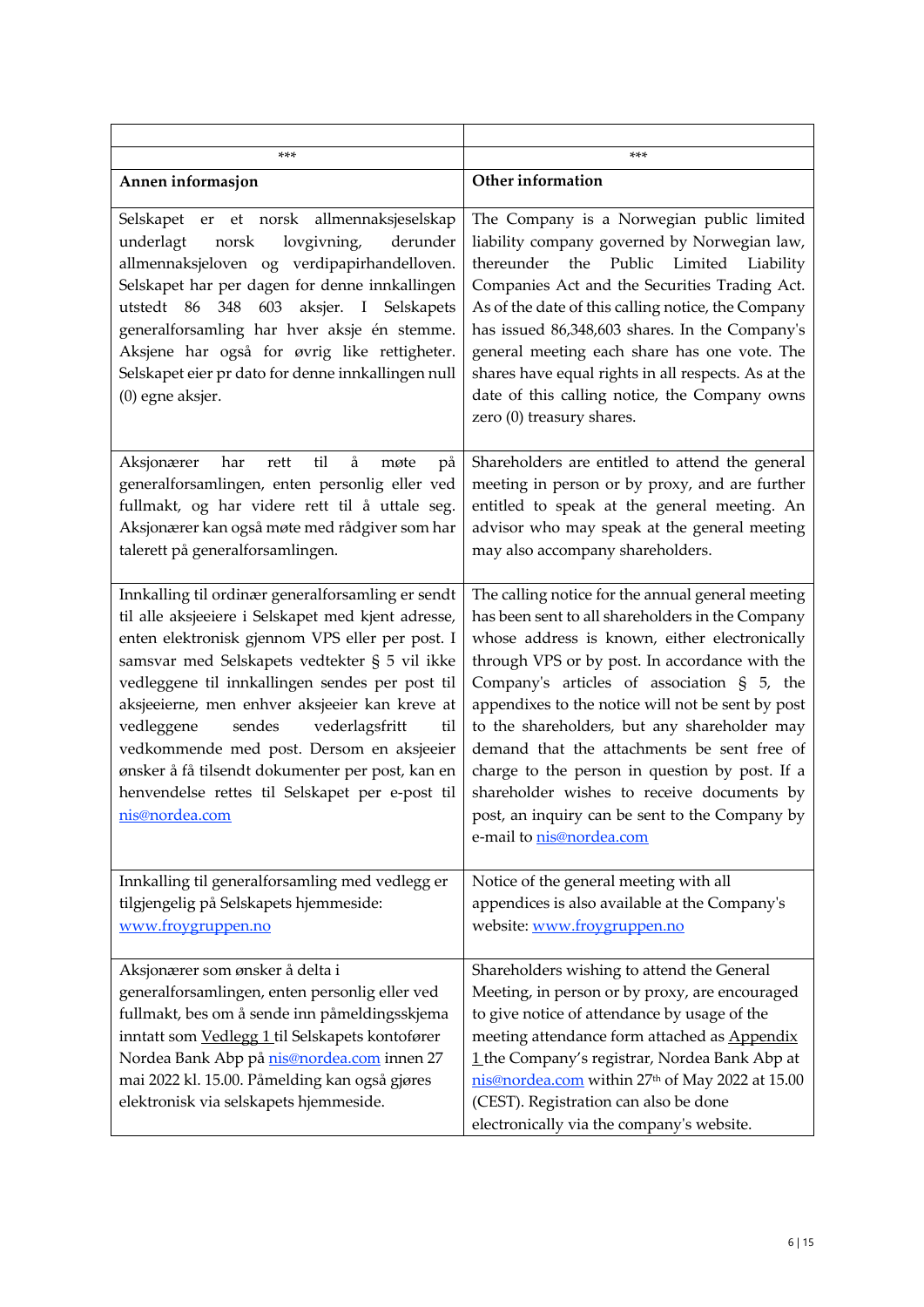Aksjeeiere som ikke ønsker å møte personlig, kan la seg representere ved fullmektig. I så fall må aksjeeieren sende inn skriftlig og datert fullmaktsskjema. Fullmaktskjema må sendes inn til e-post nis@nordea.com innen 27. mai 2022 kl 15.00. Fullmaktsskjema , som også kan benyttes til å oppnevne styrets leder (eller annen person autorisert av ham) som fullmektig er vedlagt denne innkallingen som Vedlegg 1.

Shareholders who do not want to attend the general meeting in person are entitled to attend by proxy. In such case, a written dated proxy must be submitted by e-mail to nis@nordea.com within 27th of May 2022 at 15.00 (CEST). A form of proxy , which can be used to appoint the chairman of the Board (or a person authorised by him) is attached this notice as Appendix 1.

Sistranda, 11. mai 2022

Svein Sivertsen, Styrets leder / *Chairman of the Board of Directors* (sign.)

\_\_\_\_\_\_\_\_\_\_\_\_\_\_\_\_

Vedlegg/Appendices

1. Påmelding og fullmaktsblanketter */ Attendance and proxy forms* 

Innkallingen og alle vedlegg er tilgjenglig på Selskapets hjemmeside: www.froygruppen.no / *This notice including all appendices are available at the Company's webpages: www.froygruppen.no*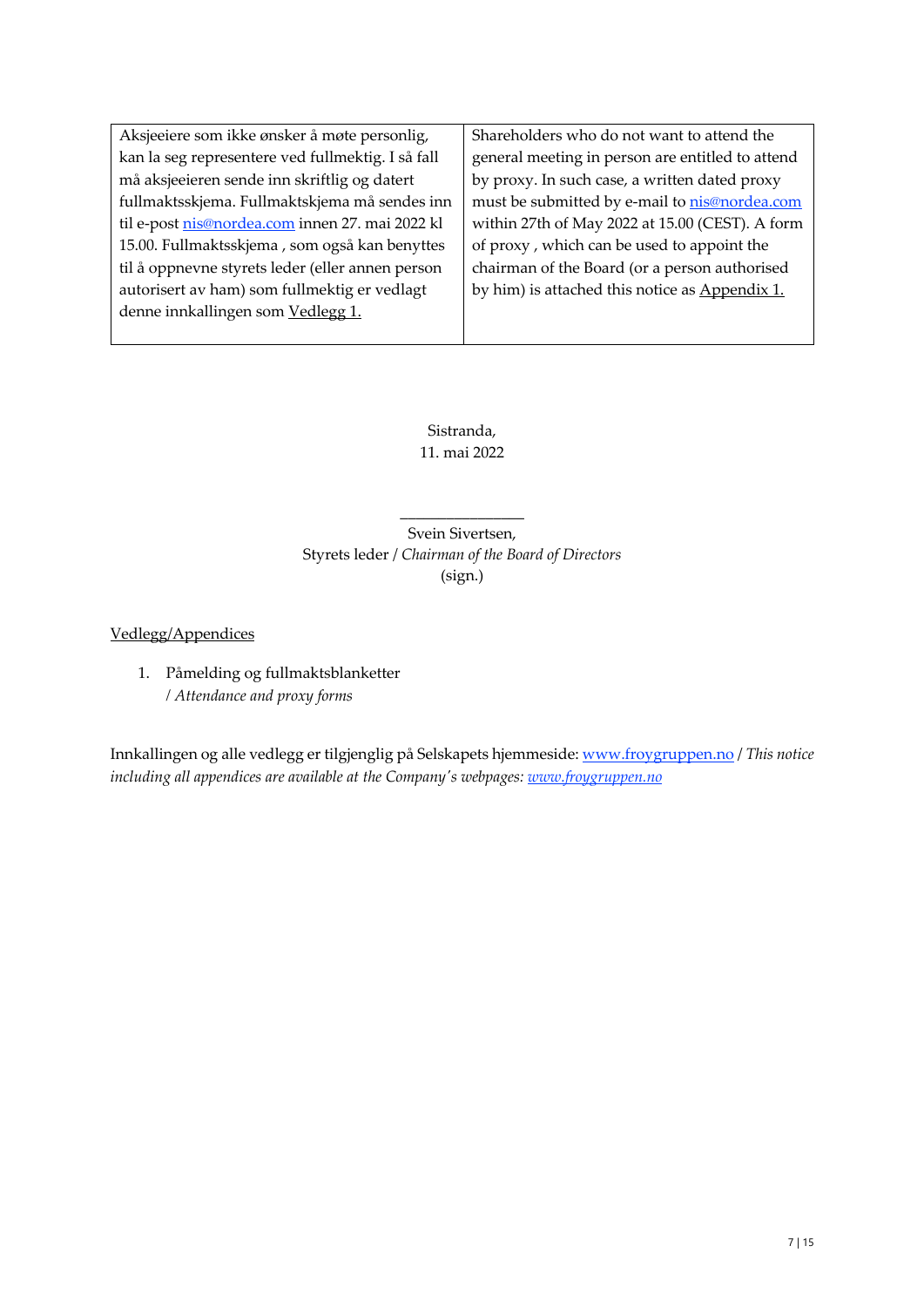Vedlegg/Appendices

## *PÅMELDING TIL GENERALFORSAMLING*

Jeg/vi vil møte på Generalforsamling i Frøy ASA den 1. juni 2022 kl. 17:00 på Frøya Hotell, Rådhusgata 10, 7260 i Sistranda i Frøya kommune.

Jeg/vi vil møte med ………….. egne aksjer og med fullmakt for ………….. aksjer tilhørende andre.

……………………………. den ………… 2022. Sted

…………………………………………………….. Navn med blokkbokstaver

……………………………………………………… Adresse

Dersom du/dere møter med fullmakt fra andre aksjonærer, skal disse fullmaktene vedlegges denne påmelding.

Vi henstiller derfor om å returnere denne påmelding snarest, og senest innen 27. mai 2022 kl. 15:00 ved å sende påmeldingen scannet på e-post til nis@nordea.com.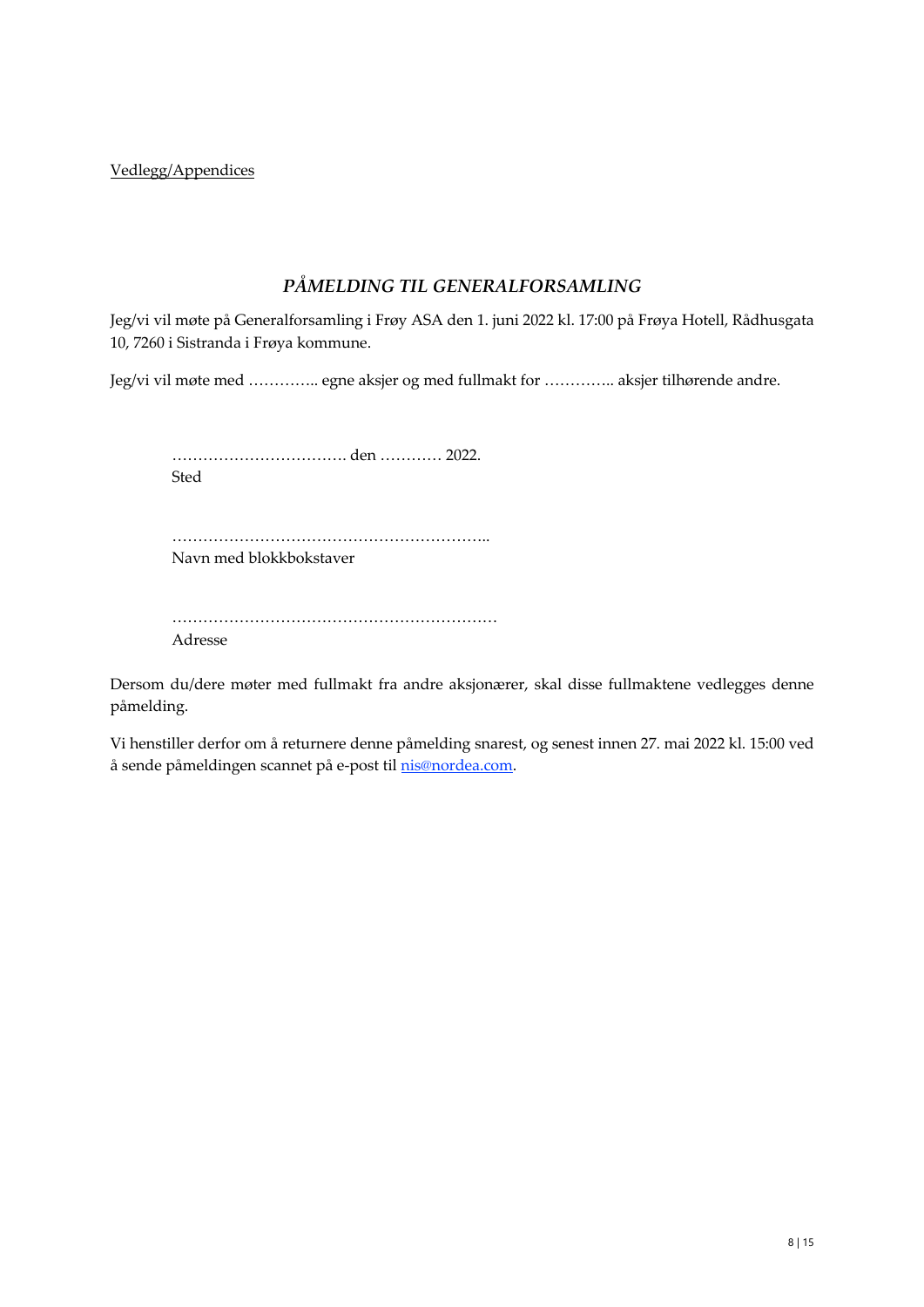### *NOTICE OF ATTENDANCE*

I/We will attend the general meeting of Frøy ASA, 1st of June 2022 at 17:00 CEST at Frøya Hotell, Rådhusgata 10, 7260 Sistranda in Frøya municipality..

I/We will attend with and cast votes for ………….. own shares and by proxy for ………….. shares of others.

……………………………. date ………… 2022. Place

…………………………………………………….. Name in block letters

……………………………………………………… Address

If you are meeting by proxy for other shareholder(s), your proxy shall be attached to this notice of attendance.

We ask you to return this notice of attendance as soon as possible, and no later than 27<sup>th</sup> of May 2022 at 15:00 CEST by scanning this notice to **nis@nordea.com**.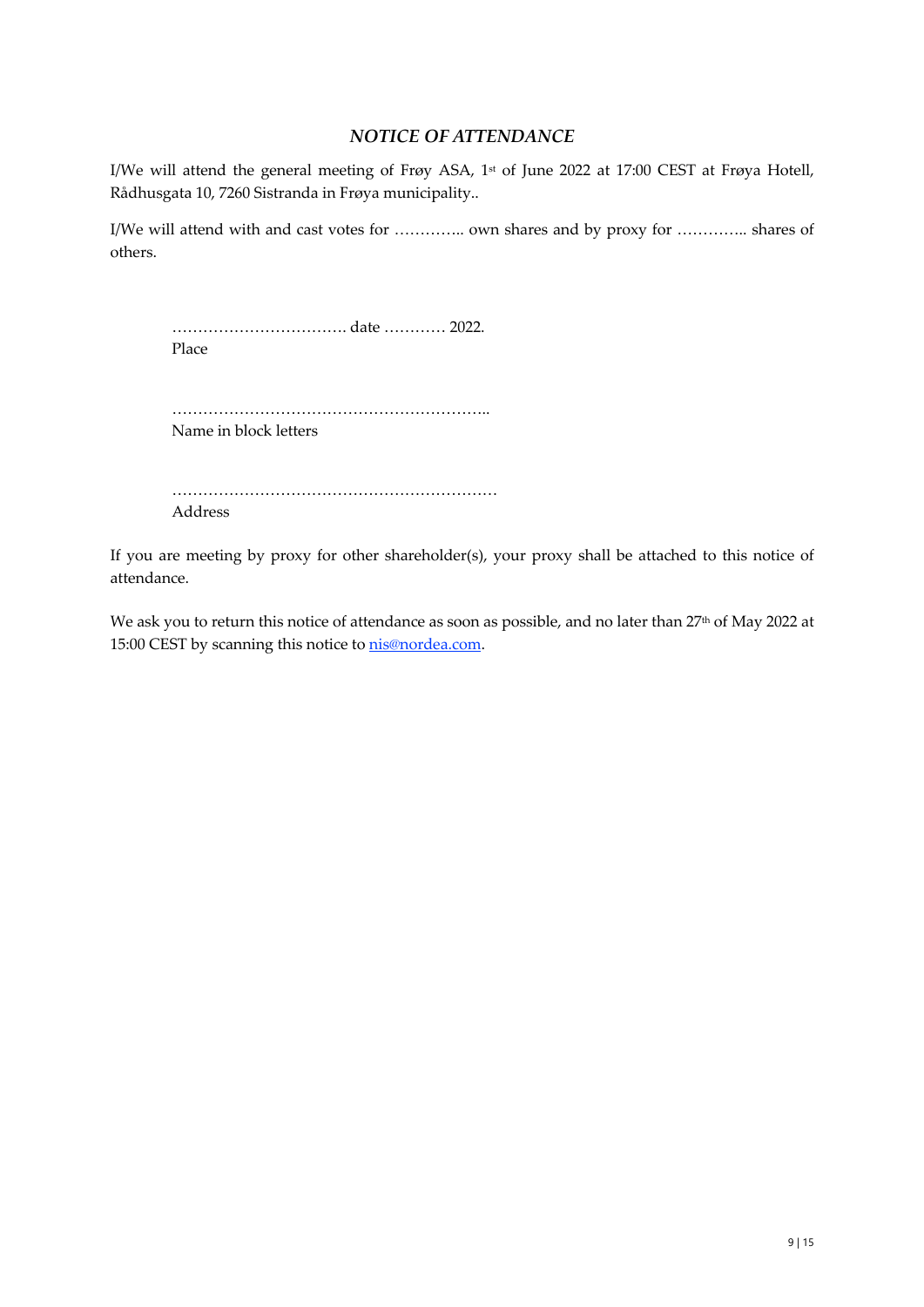### *FULLMAKTSKJEMA – UTEN STEMMEINNSTRUKS*

Dersom du selv ikke kan møte på ordinær generalforsamling kan denne fullmakt benyttes av den du bemyndiger, eller du kan sende fullmakten uten å påføre navn på fullmektigen. I så fall vil fullmakten anses gitt til styrets leder, eller den han bemyndiger. Fullmakten må være datert og signert.

Fullmakt til styrets leder sendes pr. post eller scannet til nis@nordea.com.

| Undertegnede (med blokkbokstaver):                                | gir herved |
|-------------------------------------------------------------------|------------|
| □ Styrets leder Svein Sivertsen (eller den han bemyndiger), eller |            |

□ \_\_\_\_\_\_\_\_\_\_\_\_\_\_\_\_\_\_\_\_\_\_\_\_\_\_\_\_\_\_\_\_\_\_

(Fullmektigens navn med blokkbokstaver)

fullmakt til å møte og avgi stemme på ordinær generalforsamling i Frøy ASA den 1. juni 2022 for mine/våre

 $\_$  . The contribution of the contribution of the contribution of the contribution of  $\mathcal{L}_\text{max}$ 

\_\_\_\_\_\_\_\_\_\_\_\_\_\_\_\_\_\_\_\_\_\_\_\_\_\_\_\_\_\_\_\_\_\_ (skriv inn antall) aksjer i Frøy ASA.

Sted Dato Aksjeeiers underskrift

Det gjøres spesielt oppmerksom på at ved avgivelse av fullmakt skal det legges frem skriftlig og datert fullmakt fra aksjepostens reelle eier. Dersom aksjeeier er et selskap, skal firmaattest vedlegges fullmakten.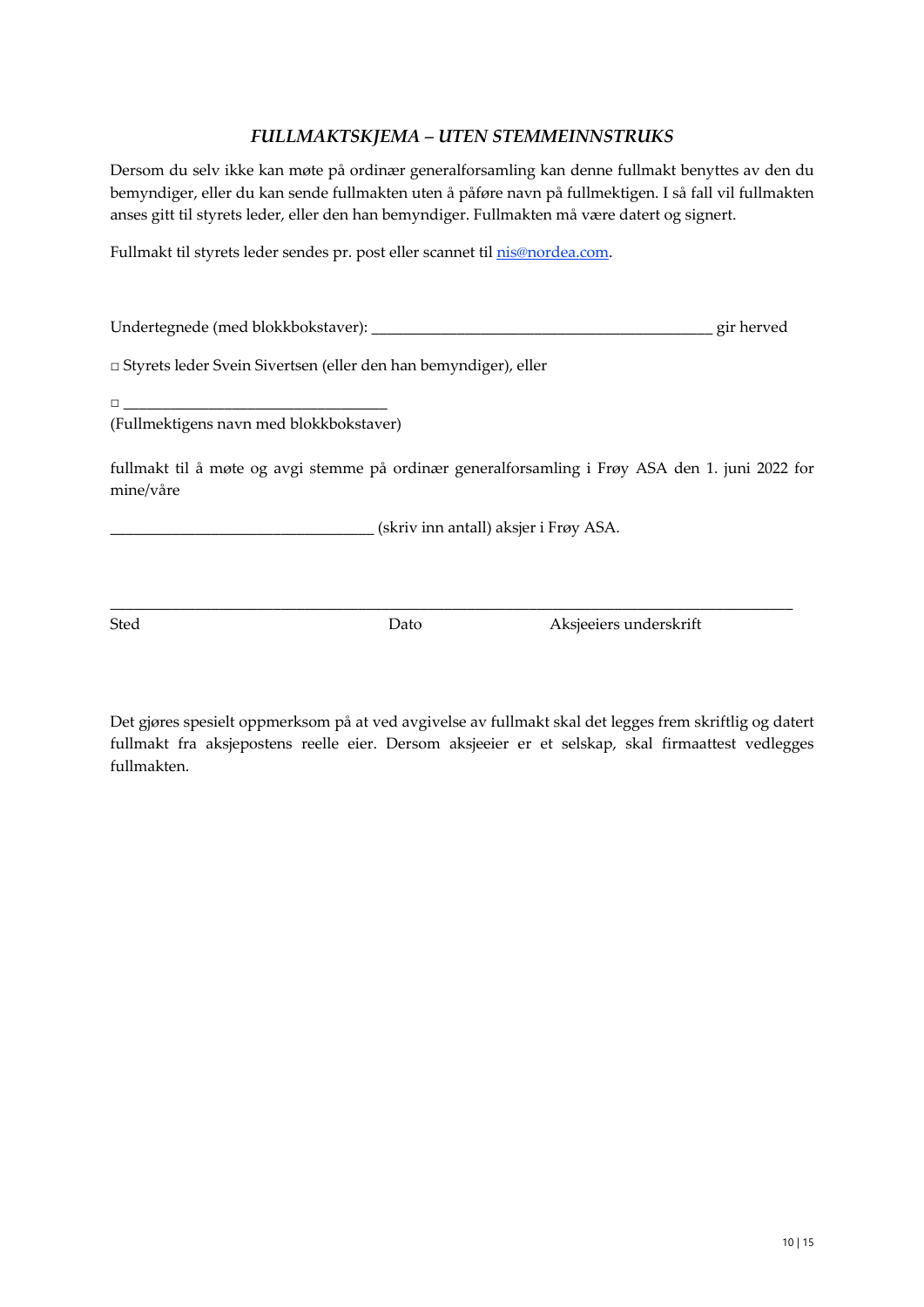### *PROXY – WITHOUT VOTING INSTRUCTIONS*

If you are unable to attend the ordinary general meeting, you may grant proxy to another individual, or you may send the proxy without adding a name of the authorized person. If you send the proxy without any name, the proxy is considered to be given to the chairman of the Board, or an individual authorized by him. The proxy must be dated and signed.

We ask you to scan this proxy to the chairman of the Board by post or e-mail to nis@nordea.com.

| The undersigned (in blockletters): |  | hereby grants |  |
|------------------------------------|--|---------------|--|
|                                    |  |               |  |

□ Chairman of the Board, Svein Sivertsen (or a person authorised by him), or

(the name of the authorized in block letters)

Proxy to attend and cast votes at the ordinary general meeting of Frøy ASA on the 1 Juni 2022 for my/our

\_\_\_\_\_\_\_\_\_\_\_\_\_\_\_\_\_\_\_\_\_\_\_\_\_\_\_\_\_\_\_\_\_\_ (insert number) shares in Frøy ASA.

Place Date Date Shareholder signature

When submitting the proxy, a written and dated proxy must be submitted from the actual owner of the shareholding. If the shareholder is a company, a company certificate or registration must be attached to the proxy.

 $\_$  . The contribution of the contribution of the contribution of the contribution of  $\mathcal{L}_\text{max}$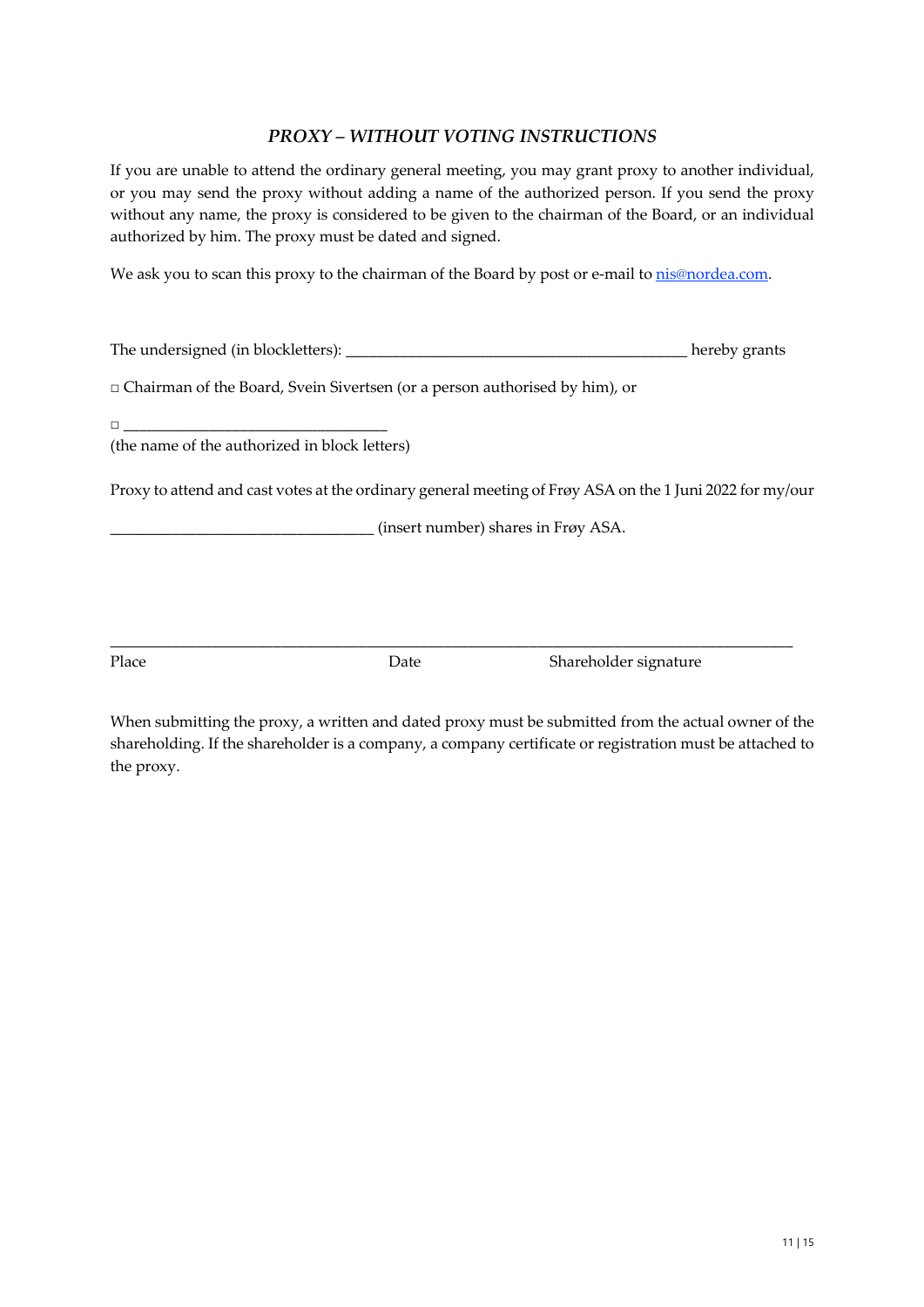## *PÅMELDING*

### *FULLMAKTSKJEMA – MED STEMMEINNSTRUKS*

Dersom du selv ikke kan møte på ordinær generalforsamling kan denne fullmakt benyttes av den du bemyndiger, eller du kan sende fullmakten uten å påføre navn på fullmektigen. I så fall vil fullmakten anses gitt til styrets leder, eller den han bemyndiger. Fullmakten må være datert og signert.

Fullmakt til styrets leder sendes pr. post eller scannet til nis@nordea.com.

Undertegnede (med blokkbokstaver): \_\_\_\_\_\_\_\_\_\_\_\_\_\_\_\_\_\_\_\_\_\_\_\_\_\_\_\_\_\_\_\_\_\_\_\_\_\_\_\_\_\_\_\_ gir herved

□ Styrets leder Svein Sivertsen (eller den han bemyndiger), eller

 $\Box$ 

(Fullmektigens navn med blokkbokstaver)

fullmakt til å møte og avgi stemme på ordinær generalforsamling i Frøy ASA den 1. juni 2022 for mine/våre

\_\_\_\_\_\_\_\_\_\_\_\_\_\_\_\_\_\_\_\_\_\_\_\_\_\_\_\_\_\_\_\_\_\_ (skriv inn antall) aksjer i Frøy ASA.

Stemmegivningen skal skje i henhold til instruksjonene nedenfor. Dersom det ikke krysses av i rubrikken nedenfor, vil dette anses som en instruks om å stemme "for" forslaget i innkallingen. Dersom det blir fremmet forslag i tillegg til, eller som erstatning for forslaget i innkallingen, avgjør fullmektigen stemmegivningen. Dersom det er tvil om forståelsen av instruksen, vil fullmektigen kunne avstå fra å stemme.

| Agenda, ordinær generalforsamling 1. juni 2022                                                             | For | Mot | <b>Fullmektigen</b><br>avgjør |
|------------------------------------------------------------------------------------------------------------|-----|-----|-------------------------------|
| Sak 2: Valg av møteleder og en person til å medsignere<br>protokollen                                      |     |     |                               |
| Sak 3: Godkjenning av innkalling og agenda                                                                 | П   | П   | п                             |
| Sak 4: Godkjennelse av årsregnskap og årsberetning for<br>regnskapsåret 2021, herunder utdeling av utbytte |     |     |                               |
| Sak 5: Godkjennelse av styrets rapport om lønn og annen<br>godtgjørelse til ledende ansatte                |     |     |                               |
| Sak 7: Honorar til medlemmer av styret og styreutvalg                                                      |     |     | п                             |
| Sak 8: Honorar til medlemmer av valgkomité                                                                 |     |     |                               |
| Sak 9: Honorar til revisor                                                                                 |     |     |                               |

\_\_\_\_\_\_\_\_\_\_\_\_\_\_\_\_\_\_\_\_\_\_\_\_\_\_\_\_\_\_\_\_\_\_\_\_\_\_\_\_\_\_\_\_\_\_\_\_\_\_\_\_\_\_\_\_\_\_\_\_\_\_\_\_\_\_\_\_\_\_\_\_\_\_\_\_\_\_\_\_\_\_\_\_\_\_\_\_

Sted **Dato** Dato **Aksjeeiers underskrift**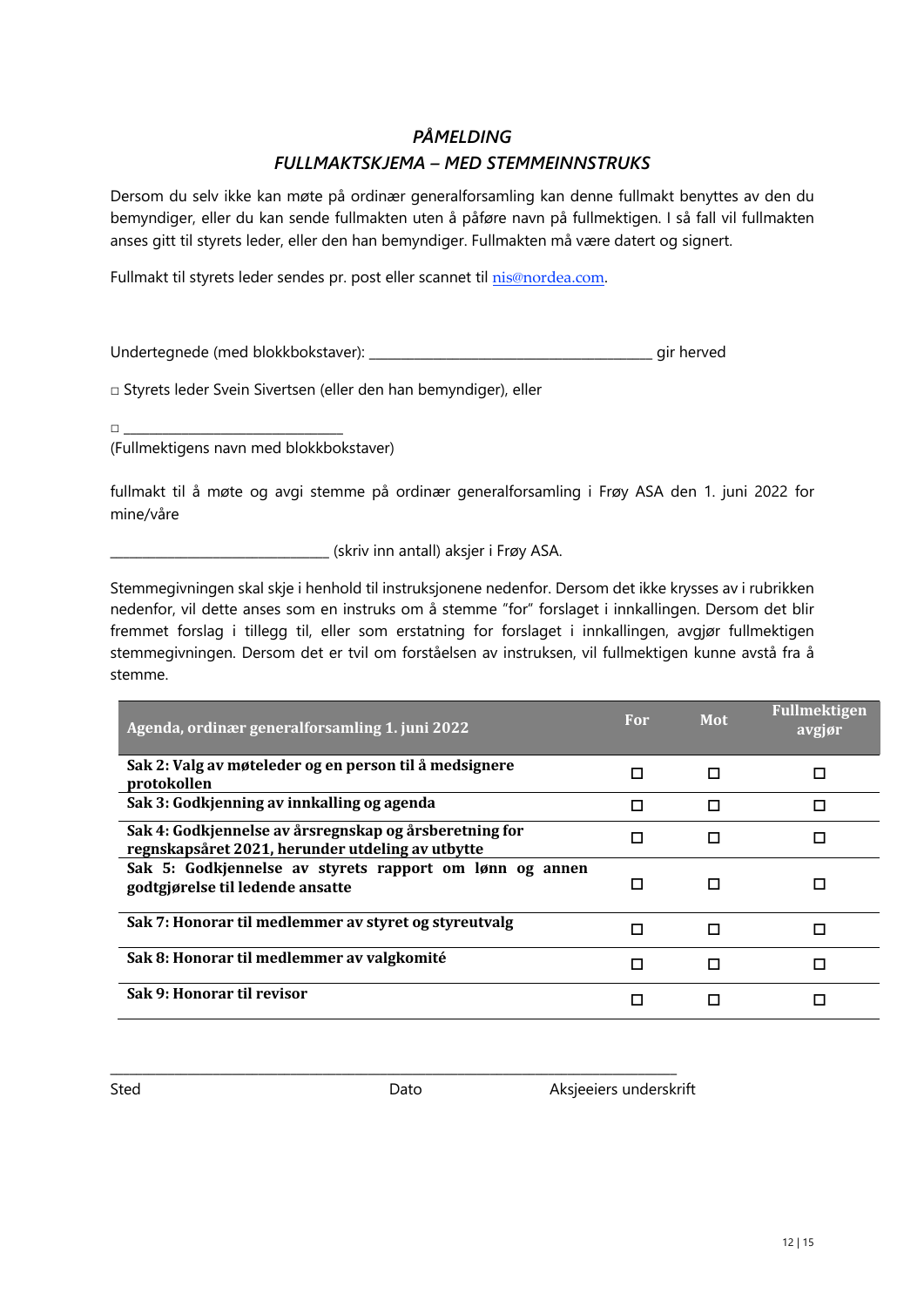Det gjøres spesielt oppmerksom på at ved avgivelse av fullmakt skal det legges frem skriftlig og datert fullmakt fra aksjepostens reelle eier. Dersom aksjeeier er et selskap, skal firmaattest vedlegges fullmakten.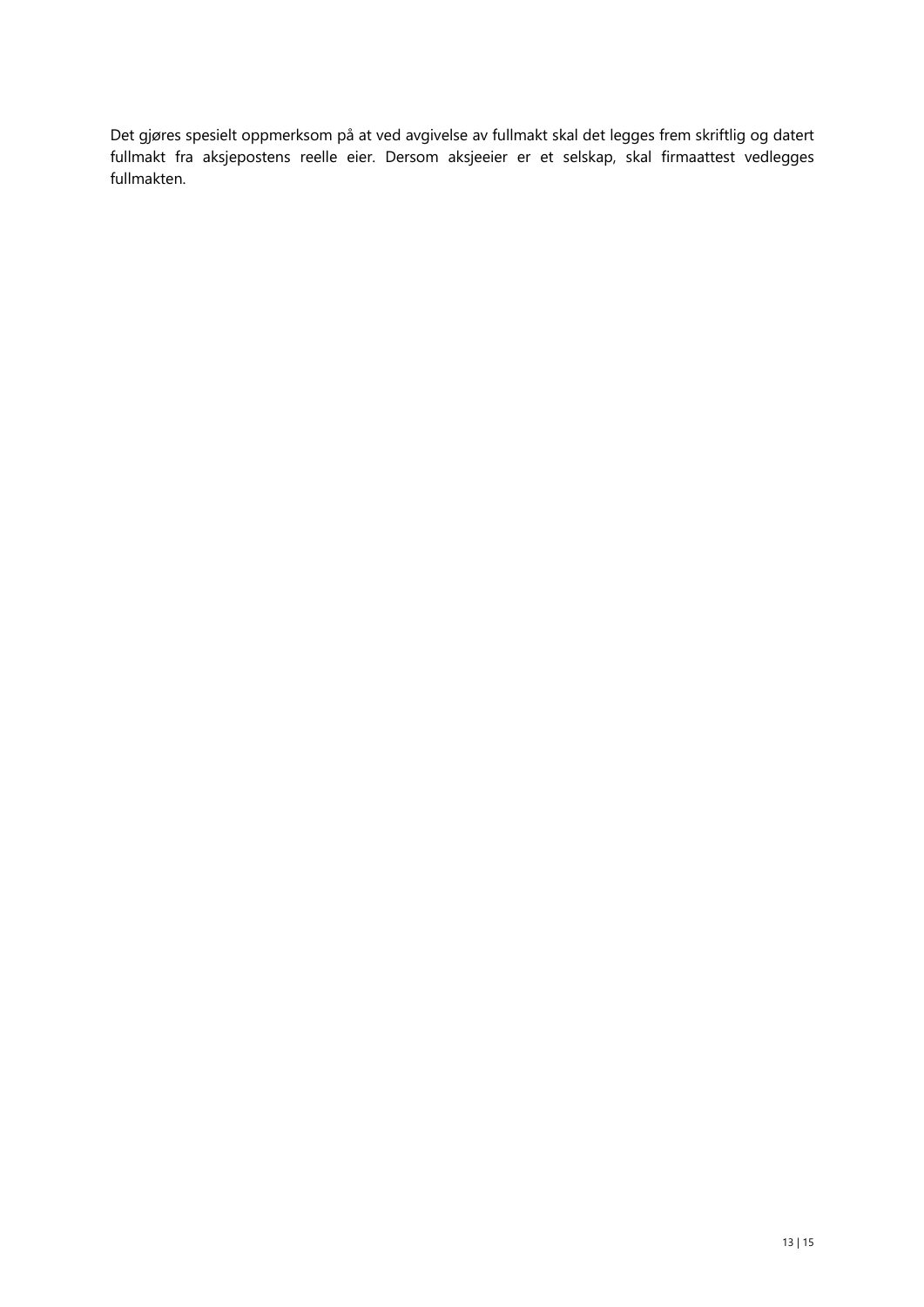## *PROXY – WITH VOTING INSTRUCTIONS*

If you are unable to attend the ordinary general meeting, you may grant proxy to another individual, or you may send the proxy without adding a name of the authorized person. If you send the proxy without any name, the proxy is considered to be given to the chairman of the Board, or an individual authorized by him. The proxy must be dated and signed.

We ask you to scan this proxy to the chairman of the Board by post or e-mail to nis@nordea.com.

The undersigned (in blockletters): \_\_\_\_\_\_\_\_\_\_\_\_\_\_\_\_\_\_\_\_\_\_\_\_\_\_\_\_\_\_\_\_\_\_\_\_\_\_\_\_\_\_\_\_ hereby grants

□ Chairman of the Board, Svein Sivertsen (or a person authorised by him), or

□ \_\_\_\_\_\_\_\_\_\_\_\_\_\_\_\_\_\_\_\_\_\_\_\_\_\_\_\_\_\_\_\_\_\_

(the name of the authorized in block letters)

Proxy to attend and cast votes at the ordinary general meeting of Frøy ASA on the 1 June 2022 for my/our

\_\_\_\_\_\_\_\_\_\_\_\_\_\_\_\_\_\_\_\_\_\_\_\_\_\_\_\_\_\_\_\_\_\_ (insert number) shares in Frøy ASA.

The voting shall be carried out according to the instruction set out below. Any boxes below not checked shall be considered as an instructions to vote according to the board's proposal. The proxy shall decide the voting on any additional, or replacing proposals submitted. If there is any doubt about the understanding of the instruction, the proxy can refrain from voting.

| Agenda, ordinary general meeting 1 June 2022                                                                                  | For | <b>Against</b> | <b>Holder of proxy</b><br>decides |
|-------------------------------------------------------------------------------------------------------------------------------|-----|----------------|-----------------------------------|
| Item 2: Election of chair of the meeting and one person to co-sign<br>the minutes                                             | П   | п              |                                   |
| Item 3: Approval of the notice and agenda                                                                                     |     |                |                                   |
| Item 4: Approval of the annual accounts and annual report for the<br>financial year 2021, including distribution of dividends |     | П              |                                   |
| Item 5: Approval of the Board of Directors report on salary and<br>other remuneration to the executive management             |     |                |                                   |
| Item 7: Remuneration to members of the Board of Directors and<br>subcommittees of the Board                                   |     |                |                                   |
| Item 8: Remuneration to members of the nomination committee                                                                   | п   | п              |                                   |
| Item 9: Remuneration to the auditor                                                                                           |     |                |                                   |

\_\_\_\_\_\_\_\_\_\_\_\_\_\_\_\_\_\_\_\_\_\_\_\_\_\_\_\_\_\_\_\_\_\_\_\_\_\_\_\_\_\_\_\_\_\_\_\_\_\_\_\_\_\_\_\_\_\_\_\_\_\_\_\_\_\_\_\_\_\_\_\_\_\_\_\_\_\_\_\_\_\_\_\_\_\_\_\_

Place **Date** Date Shareholder signature